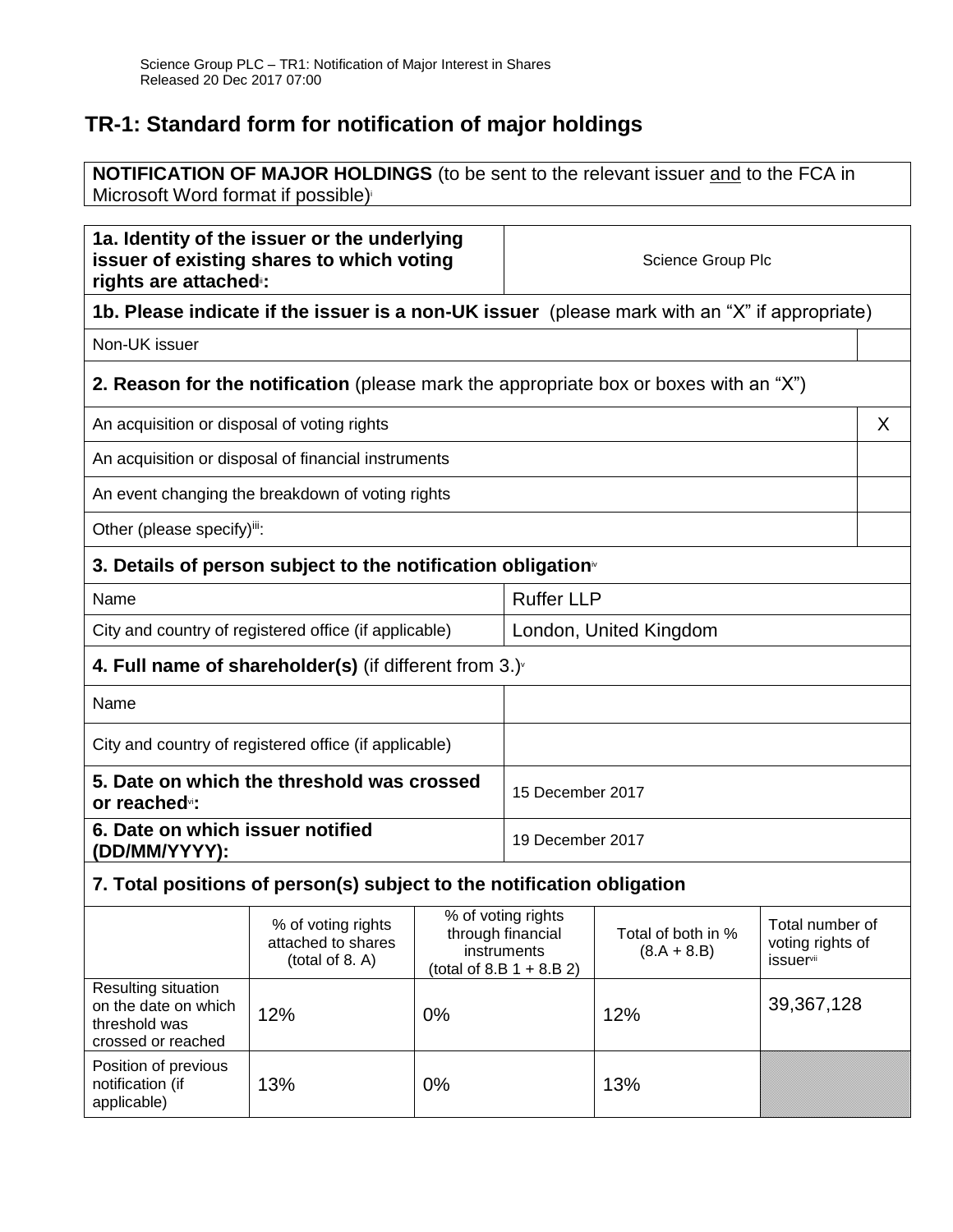### **8. Notified details of the resulting situation on the date on which the threshold was crossed or reached**viii

### **A: Voting rights attached to shares**

| Class/type of<br>shares<br>ISIN code (if possible) | Number of voting rightsix                                     |                                                                       | % of voting rights                                            |                                                                       |
|----------------------------------------------------|---------------------------------------------------------------|-----------------------------------------------------------------------|---------------------------------------------------------------|-----------------------------------------------------------------------|
|                                                    | <b>Direct</b><br>(Art 9 of Directive<br>2004/109/EC) (DTR5.1) | <b>Indirect</b><br>(Art 10 of Directive<br>2004/109/EC)<br>(DTR5.2.1) | <b>Direct</b><br>(Art 9 of Directive<br>2004/109/EC) (DTR5.1) | <b>Indirect</b><br>(Art 10 of Directive<br>2004/109/EC)<br>(DTR5.2.1) |
|                                                    | 5,115,045                                                     | U                                                                     | 12%                                                           | 0%                                                                    |
| <b>SUBTOTAL 8. A</b>                               | 5,115,045                                                     |                                                                       | 12%                                                           |                                                                       |

#### **B 1: Financial Instruments according to Art. 13(1)(a) of Directive 2004/109/EC (DTR5.3.1.1 (a)) Type of financial instrument Expiration date** x **Exercise/ Conversion Period**xi **Number of voting rights that may be acquired if the instrument is exercised/converted. % of voting rights** N/A | N/A | N/A | N/A | N/A | N/A | N/A **SUBTOTAL 8. B 1** N/A N/A

| B 2: Financial Instruments with similar economic effect according to Art. 13(1)(b) of<br>Directive 2004/109/EC (DTR5.3.1.1 (b)) |                               |                                             |                                                                |                            |                    |
|---------------------------------------------------------------------------------------------------------------------------------|-------------------------------|---------------------------------------------|----------------------------------------------------------------|----------------------------|--------------------|
| <b>Type of financial</b><br>instrument                                                                                          | <b>Expiration</b><br>$date^x$ | Exercise/<br><b>Conversion</b><br>Period xi | <b>Physical or</b><br>cash<br><b>settlement</b> <sup>xii</sup> | Number of<br>voting rights | % of voting rights |
| N/A                                                                                                                             | N/A                           | N/A                                         | N/A                                                            | N/A                        | N/A                |
|                                                                                                                                 |                               |                                             | <b>SUBTOTAL</b><br>8.B.2                                       | N/A                        | N/A                |